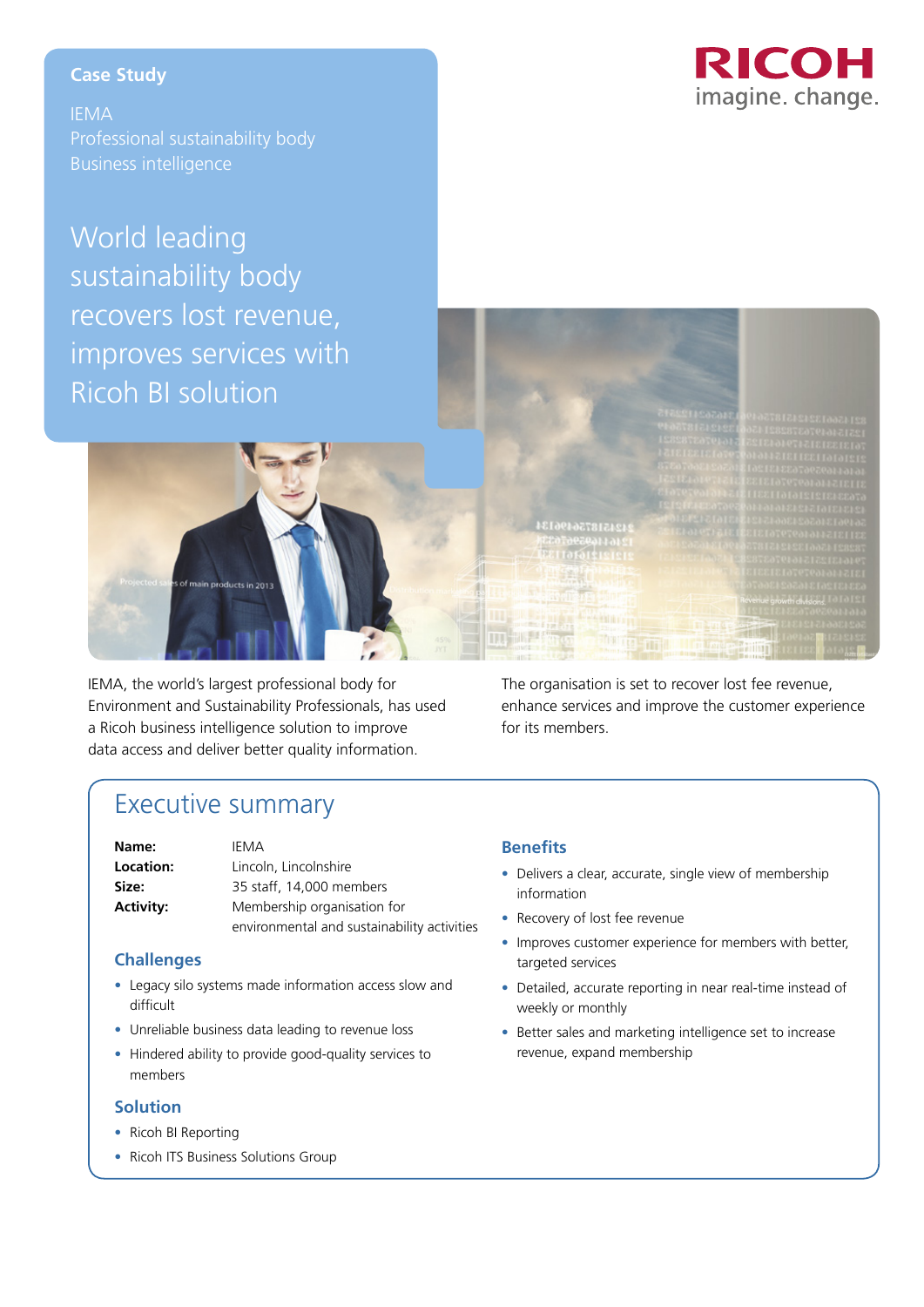#### **Challenges**

IEMA is the worldwide alliance of environmental and sustainability practitioners, who either work within organisations or as independent consultants. It sets sustainability standards by developing and offering professional development support, training courses, advice and resources, to help members enhance skills and expertise. It has 14,000 members, mainly in the UK, but also across 100 other countries. It is the largest professional body of its kind in the world and was a key player in developing the ISO 14001 Environmental Management Systems standard.

IEMA recently embarked upon a major organisational change to make its internal operations and systems more efficient and better able to meet its members' needs. One of IEMA's main challenges was access to, and the management of, key business data; especially data relating to members.

This was often held in different systems and handled manually, which made it difficult and slow to access information and therefore respond to members' needs quickly and efficiently. Management reports took time to produce and were susceptible to inaccuracies.

IEMA has a broad yet defined membership structure, including individuals, small and large business, consultancies and universities, as well as different grades based on role and position, degree of qualification and expertise. Each of these has its own fee structure, sometimes comprising two or three different elements.

The objective was to find the best way to centralise business data, but also make it easier to analyse and manipulate, so that management could get a more accurate view of its membership and be able to serve them faster and more efficiently. IEMA described it as enabling a 'single version of the truth'.



Neil Fray, former Finance and Performance Director at IEMA, says, "IEMA had a number of significant challenges related to membership information. Historically, we'd built up different systems and were getting conflicting data from them, so it was difficult to get a true and accurate picture of our membership. Income didn't match up to number of members and we were aware that over a three-year period we had lost undetected fee income. We knew there was a problem, but didn't have the in-house expertise to pin-point the problem or do something about it."

IEMA was already working with Ricoh to help deliver a business and operational transformation programme using a Ricoh Workplace Services solution. As part of this initiative, IEMA decided to look at how it could improve data management and business intelligence, and engaged with the Business Solutions Group in Ricoh IT Services to help find a solution.

#### **Solution**

IEMA has implemented a Ricoh BI Reporting solution built around the Microsoft Power BI suite of business analytics tools. A dynamic CRM data warehouse and database draws data from several different sources across the business to provide a single, real-time view of membership information.

Tools within the Power BI suite allows IEMA to interrogate data in multiple ways and then present information in several, easy-to-digest formats, using graphics to communicate complex information and business intelligence. An ETL (Extract, Transform and Load) process automates data extraction from different data sources, removes the need for manual preparation and ensures data integrity.

Ricoh developed and deployed the BI Reporting solution in a virtual server environment and customised Power BI to fit IEMA's data needs. Ricoh also worked with IEMA's management to create several reporting processes and templates based on the type of business information the organisation needed on a regular basis. Working jointly with IEMA meant Ricoh could train and pass on expertise to the IEMA team, who could use, develop and refine the solution going forward.

Fray says, "We were impressed with Ricoh's Business Solutions team because of its expertise and wealth of experience. But it was also the softer things, like being very responsive and open to any issues we raised, being able to speak directly with senior people, and its commitment to us as a relatively small organisation, that made the project and working relationship so positive."

*continued overleaf*